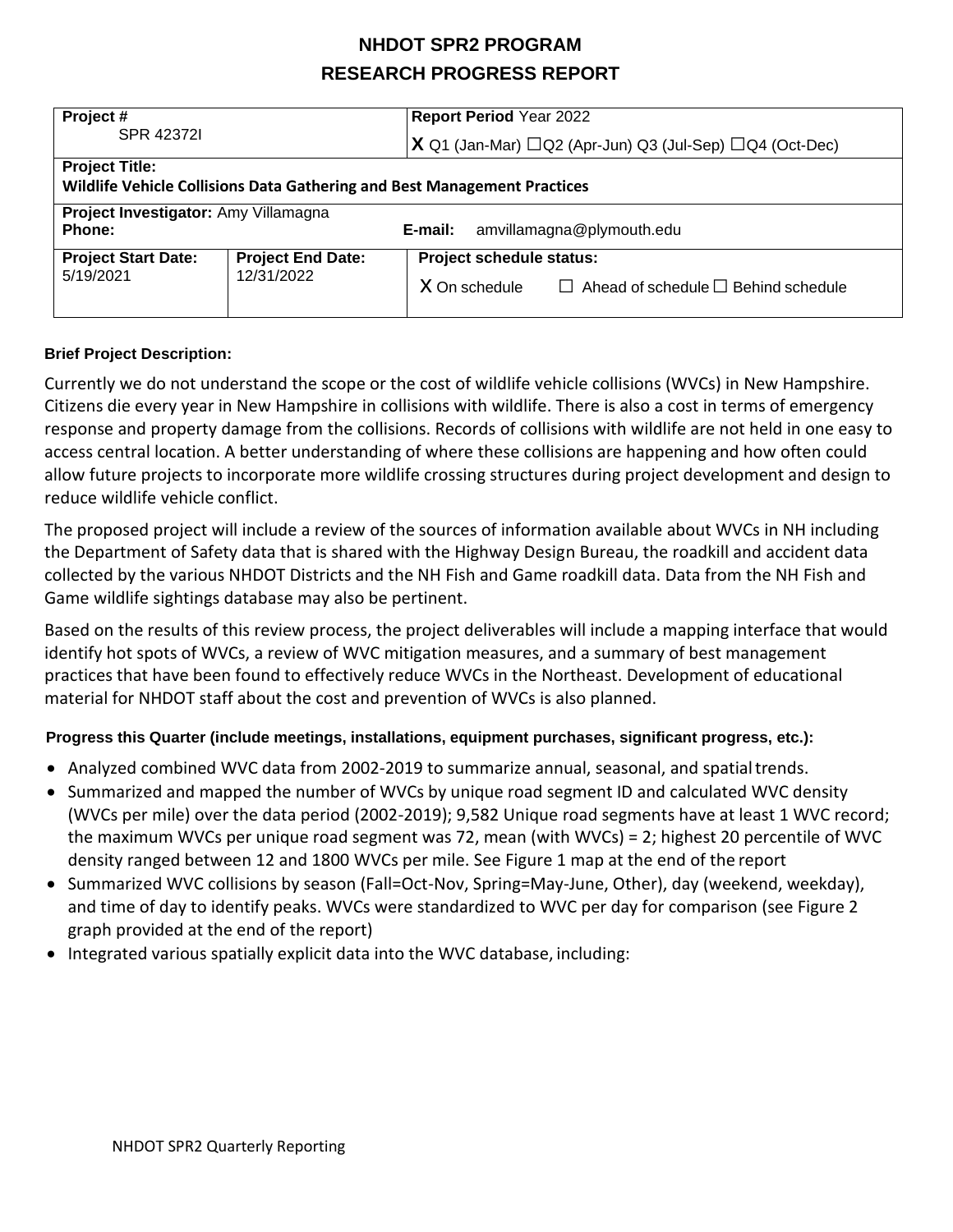- $\circ$  Road attributes from the 2022 Roads layer (roads within 200ft of WVCs)
- o AADT from 2015 roads layer (for those WVCs without 2022 AADT records)
- o Priority Habitat Blocks (within 400ft of a WVC)- From NH Dept Fish and Game Wildlife Corridors modeling efforts
- o Primary and Secondary wildlife corridors (within 400ft of a WVC)- From NH Dept Fish andGame Wildlife Corridors modeling efforts
- o Wildlife Habitat Type (within 400ft of a WVC)- From Wildlife Action Plan, NH Dept Fish andGame
- $\circ$  Wildlife Habitat Vulnerabilit[y](#page-1-0) classified into high and low vulnerability<sup>1</sup> based on habitat likelihood to support larger wildlife (moose, bear, turkey, deer) and species of conservation concern (e.g. amphibians)
- $\circ$  Bear and Moose density (relative measure calculated by subtracting goal from 2020 estimated density)- From NH Dept of Fish and Game with assistance from Katie Callahan.
- Applied a proxy to estimate posted speed using functional system for WVCs without speed data recorded (posted speed is not a field in the roads GIS layer). See Table 1 provided at the end of this report to review the speed to functional System crosswalk applied.
- Adopted and applied a (zero inflated negative binomial) statistical approach to analyzing factors that explain the observed variability in WVC data. Factors included in the statistical model:
	- o Temporal factors
		- Day of week: weekday/weekend
		- Season: fall/spring/other
		- Time of Day: morning/evening/other
		- Weather: clear/not clear
		- Light: light/dark
	- o Road attributes
		- Speed
		- AADT
		- Shoulder width (mean of left and right)
		- Road curvature: straight/ curvy
	- o Wildlife influences
		- **■** Wildlife vulnerability: low/high based on habitat types<sup>1</sup>
		- 2020 Moose density relative to goal density
		- 2020 Bear density relative to goal density
		- ?Deer density? (waiting on data from NH Fish and Game
- Submitted abstract for a poster presentation at the 2022 Ecological Society of America Conference in Montreal, Quebec [CA] in August 2022. See abstract included at the end of the report.
- Reconfigured StoryMap structure and revising based on feedback from Rebecca.
- Developed the ArcGIS Online viewer for processed data layers that will be embedded within the StoryMap.
- \*Supplemental to this project, Villamagna has co-led a group of PSU seniors to develop a field camera protocol for assessing wildlife near WVC hotspots. The team is piloting the camera study at a "hotspot" in Plymouth along Tenney Mtn Highway (Rt 25).

<span id="page-1-0"></span><sup>1</sup>*High vulnerability*: northern hardwood conifer, lowland spruce-fir, high elevation spruce-fir, hemlock hardwood pine, Appalachian Oak Pine, shrublands, floodplain, marsh and shrub wetlands, northern swamps, temperate swamps; developed; *low vulnerability:* all else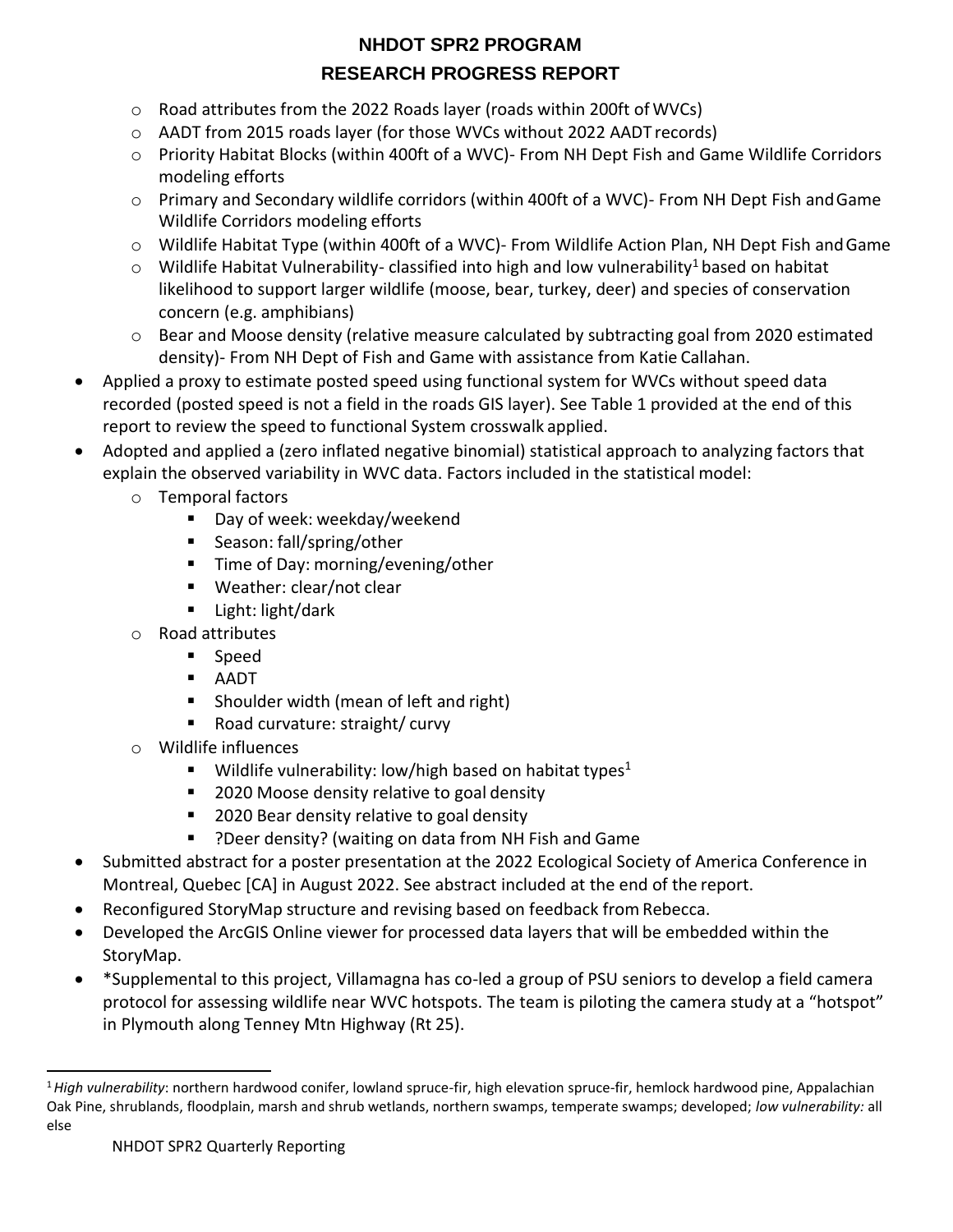### **Items needed from NHDOT (i.e., Concurrence, Sub-contract, Assignments, Samples, Testing, etc…):**

Nothing is needed from NHDOT at this point.

### **Anticipated research next three (3) months:**

- Complete the statistical analysis of WVCs to identify and rank factors of influence.
- Populate the ArcGIS online viewer with WVC point data (full compilation with additional data referenced above), WVC density by road segment, the WVC kernel density and hotspotmaps.
- Continue efforts on the WVC StoryMap, including embedding the ArcGIS online viewer
- Begin poster presentation preparations
- Begin drafting report/manuscript for peer review

### **Circumstances affecting project:**

At this point in time, we feel like we are on track to complete the project within the previously defined period.

| <b>Tasks (from Work Plan)</b>                                | <b>Planned % Complete</b> | <b>Actual % Complete</b> |
|--------------------------------------------------------------|---------------------------|--------------------------|
| Collect WVC data for NH (2021 Q3)                            | 100%                      | 100%                     |
| Create series of static maps (2021 Q3 -Q4)                   | 100%                      | 80%                      |
| Conduct literature review and synthesis (2021 Q3-Q4)         | 50%                       | 90%                      |
| Collect ancillary data $(2021 \text{ Q}4 - 2022 \text{ Q}1)$ | 100%                      | 100%                     |
| Creation of ArcGIS Online viewer for WVC data (2021 Q3-Q4)   | 50%                       | 50%                      |
| Statistical analysis of WVC data (2022 Q1-Q2)                | 50%                       | 50%                      |
| Development of ArcGIS StoryMap (2022 Q1)                     | 50%                       | 75%                      |
| Write technical report (2022 Q1-Q4)                          | 0%                        | 25%                      |
| Develop short videos (2022 Q2)                               | 0%                        | 0%                       |
| Present results (2022 Q4)                                    | 0%                        | 0%                       |

#### **Barriers or constraints to implementing research results**

As described in earlier progress reviews, there are inconsistencies in how WVC are reported since 2002. Some inconsistencies relate the specificity of the animal involved and others to the spatial precision of the collision location record. During the past 3 months we also identified a subset of 923 WVCs that were more than 200ft from a roadway and 35 WVCs that were not linked to a set of coordinates (i.e. unmappable). We assessed the proximity of WVCs to roadways and found maximum distance to be 813 ft and the mean distance to be ~18 ft. There are also ~2348 WVC records that, when spatially joined with roads layers from 2022 and 2015, do not have AADT data. All records can be queried in the final WVCs data layer that will be shared with NHDOT.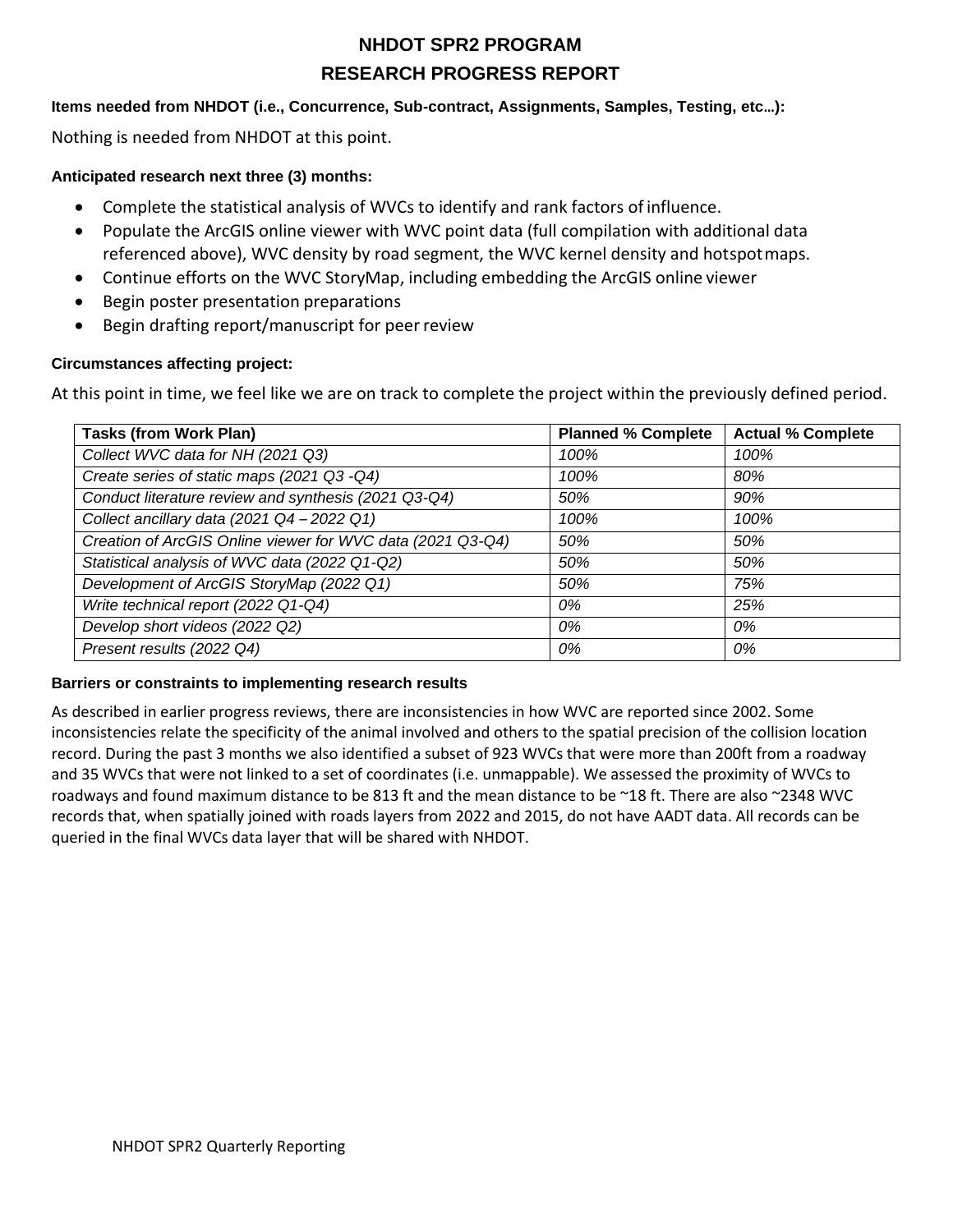

*Figure 1: WVC density (per mile) on NH Roads by unique road segment ID. The top 20th percentile of roads is illustrated with thicker red lines.*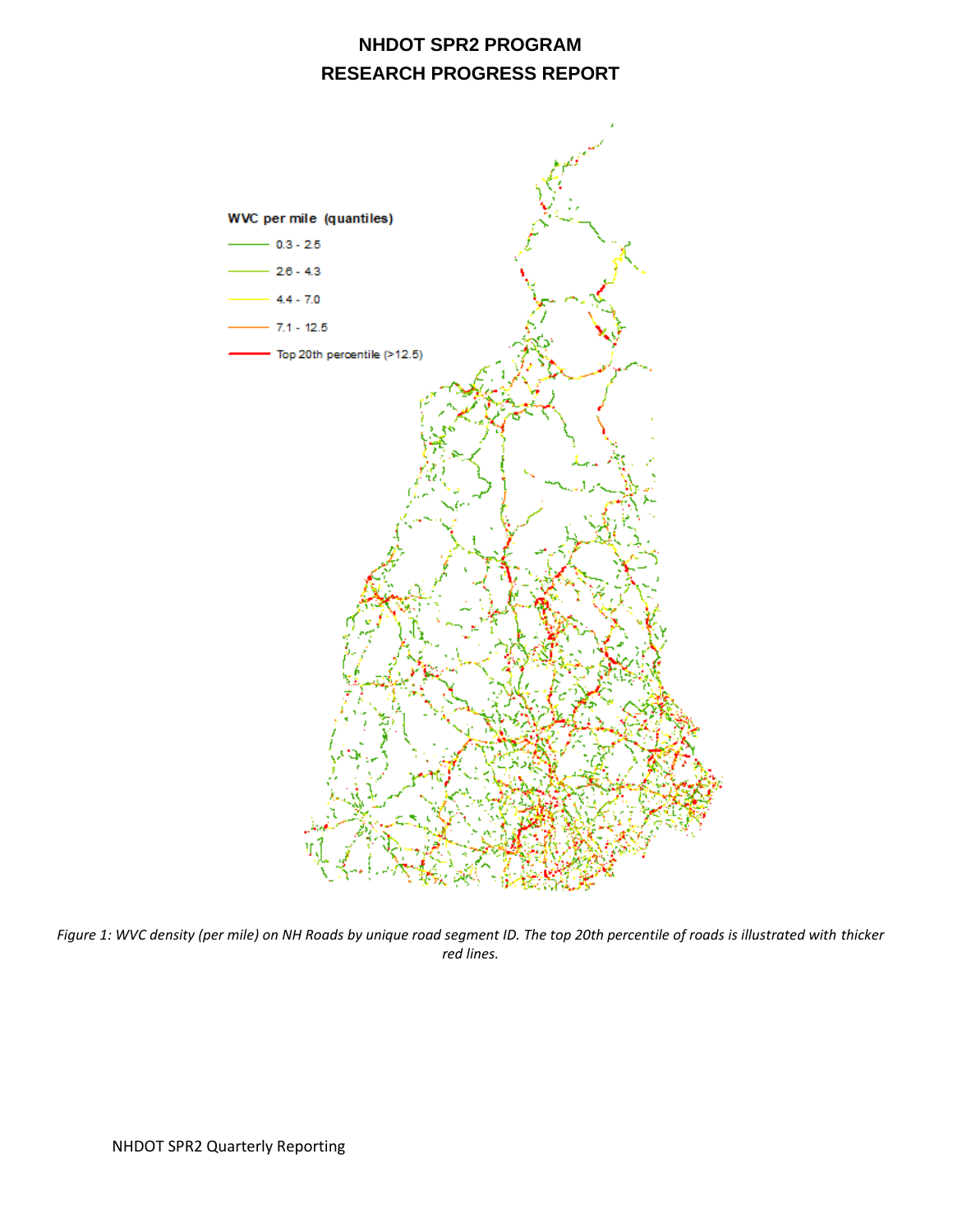

*Figure 2: 5,796 of 20,577 WVCs were within 400 ft of NH Dept of Fish and Game delineated priority habitat block.*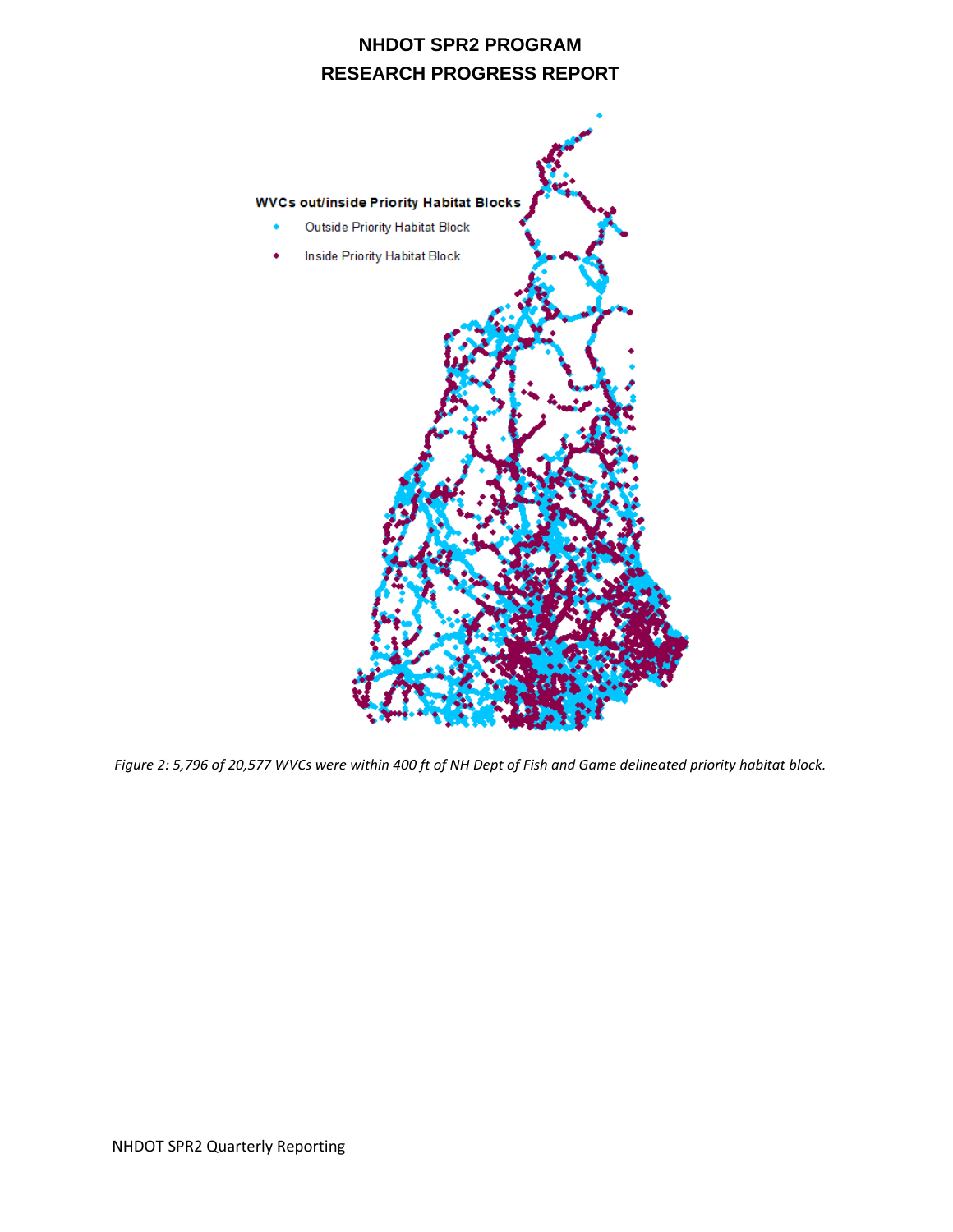

*Figure 3: 8,228 of 20,577 WVCs were within 400 ft of NH Dept of Fish and Game delineated primary wildlife corridors.*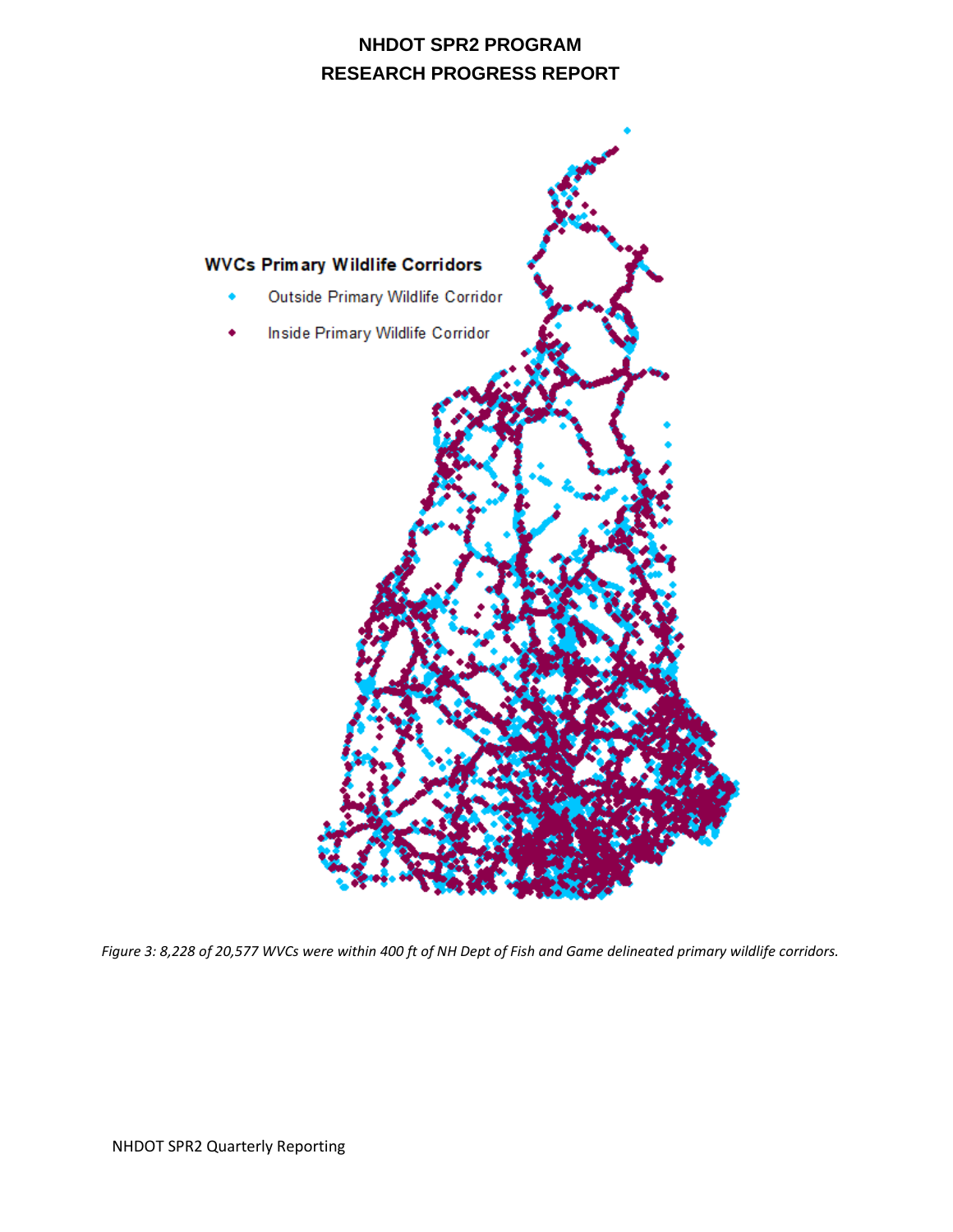

*Figure 4: Temporal trends of WVCs (standardized by WVCs per day) by season, day of the week, and time of day. Substantially more WVCs occur during Fall (October - November) and Spring (May - June) and during dusk to evening hours in both seasons. A lesser peak is observable during morning commuting periods in all seasons, but still greatest in Fall. The disparity in WVCs between weekday commuting and weekend days is consistent for all seasons, but more obvious in fall and spring mornings.*

| Func Syst | Func_Syst_1                                             | <b>Proxy speed</b> |
|-----------|---------------------------------------------------------|--------------------|
| 7         | "Local"                                                 | 30                 |
| $\Omega$  | "No Func"                                               | 50                 |
| 4         | "Minor Arterial"                                        | 50                 |
| 6         | "Minor Collector"                                       | 40                 |
| 5         | "Major Collector"                                       | 40                 |
| 3         | "Principal Arterial-Other"                              | 60                 |
| 2         | "Principal Arterial- Other<br>Freeways and Expressways" | 55                 |
| 1         | "Interstate"                                            | 65                 |

*Table 1: Functional System proxy for estimating speed for WVCs without speed in collision record.*